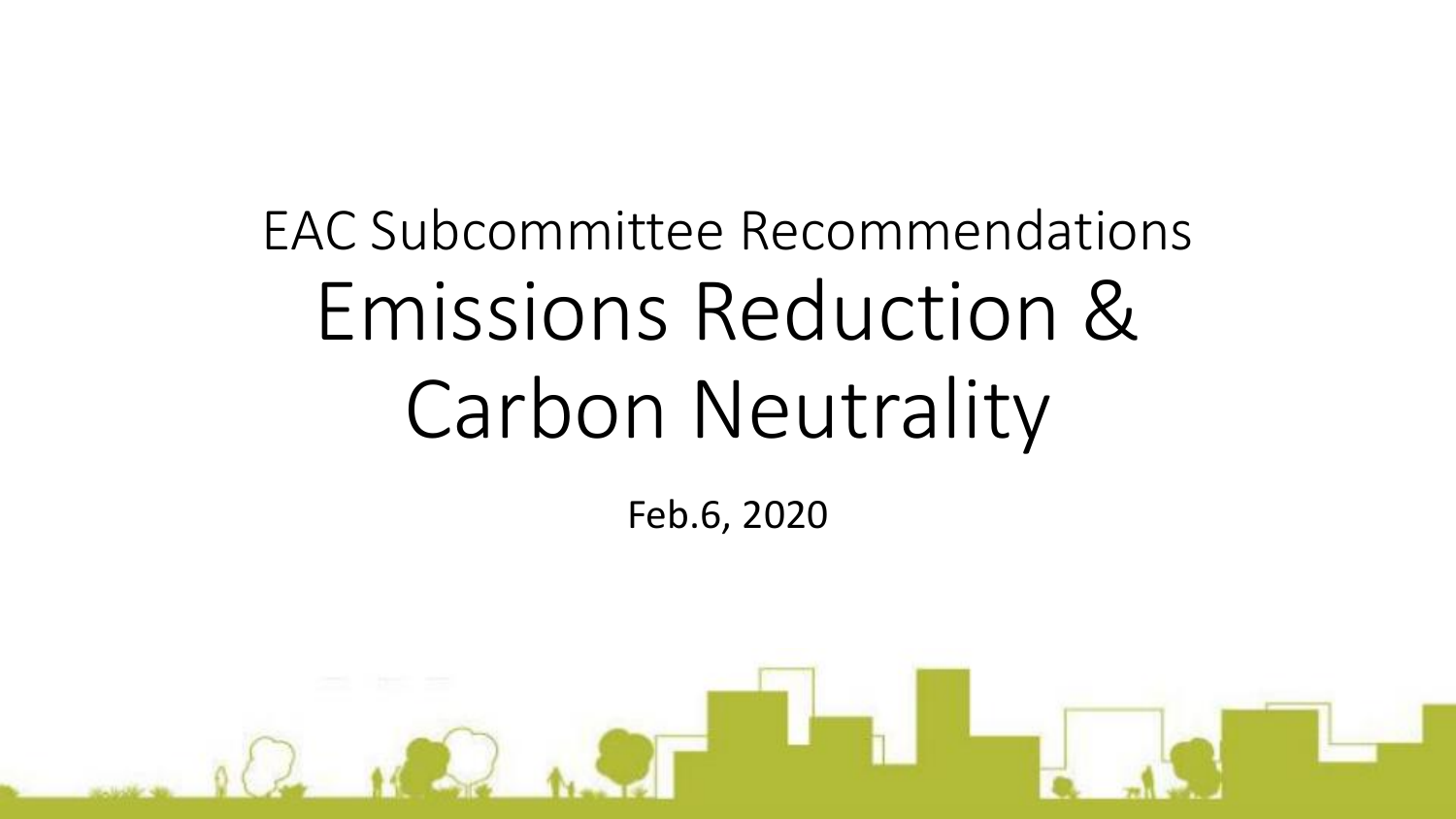### History & Timeline

- Laramie Greenhouse Gas Emissions Inventory 2018 report is published (Jul.2019)
- EAC asked by Laramie City Council to provide emissions reduction recommendations, creates subcommittee (Dec.2019)
- Subcommittee presents recommendations to EAC (Feb.2020)
- Approved recommendations reviewed by Laramie's City Manager for budget consideration
- Approved recommendations reviewed by Laramie City Council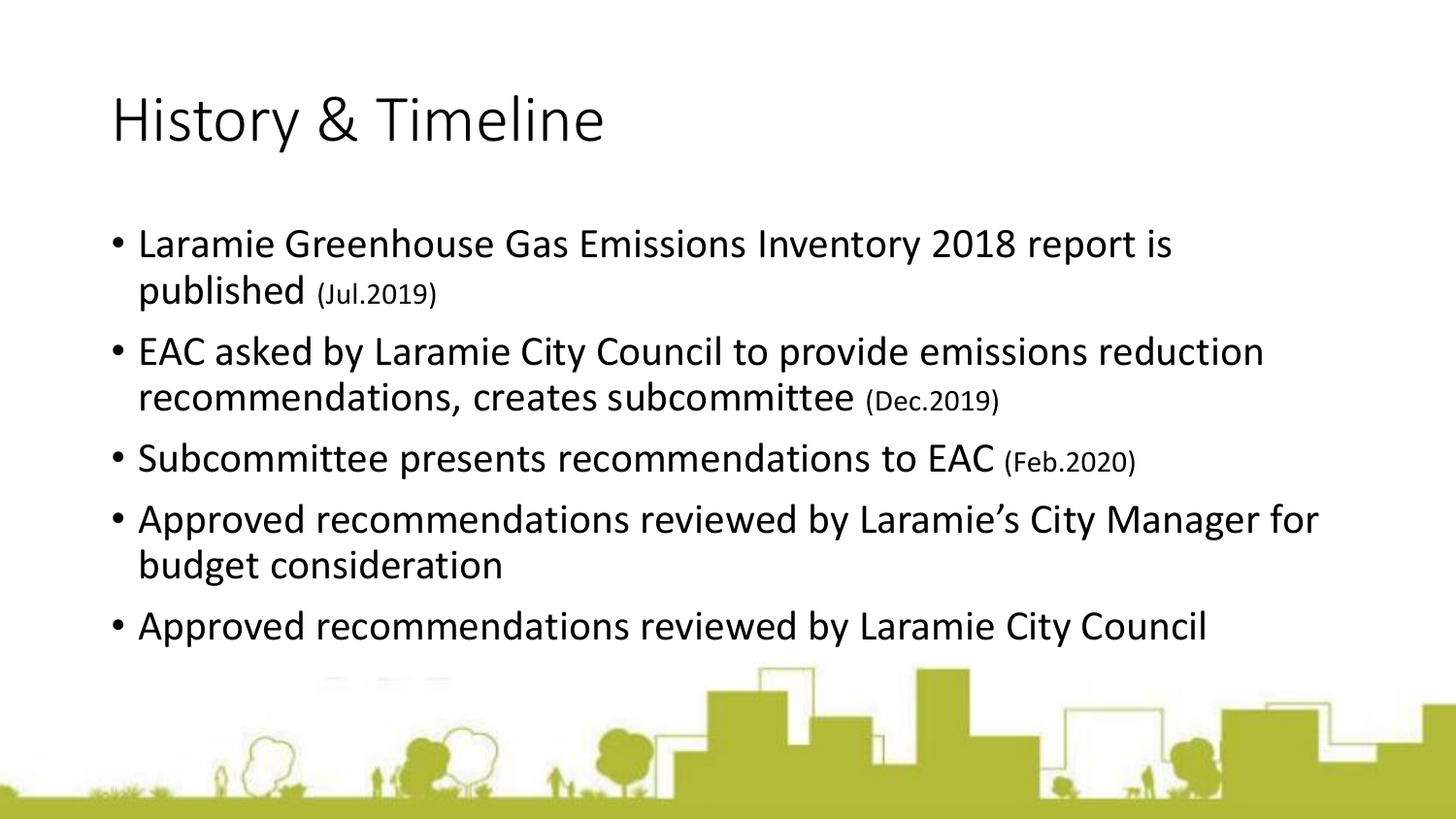# Objectives & Approach

- Reduce greenhouse gas emissions (GHGe) and achieve "net zero" emissions by 2050
- Net zero: to make the *net* greenhouse gas emissions—including efforts from reduction, capture, and offset—as close to zero as is possible
- Recommendations cover municipal operations and city community
- Where possible, recommendations reduce emissions and provide a financial return on investment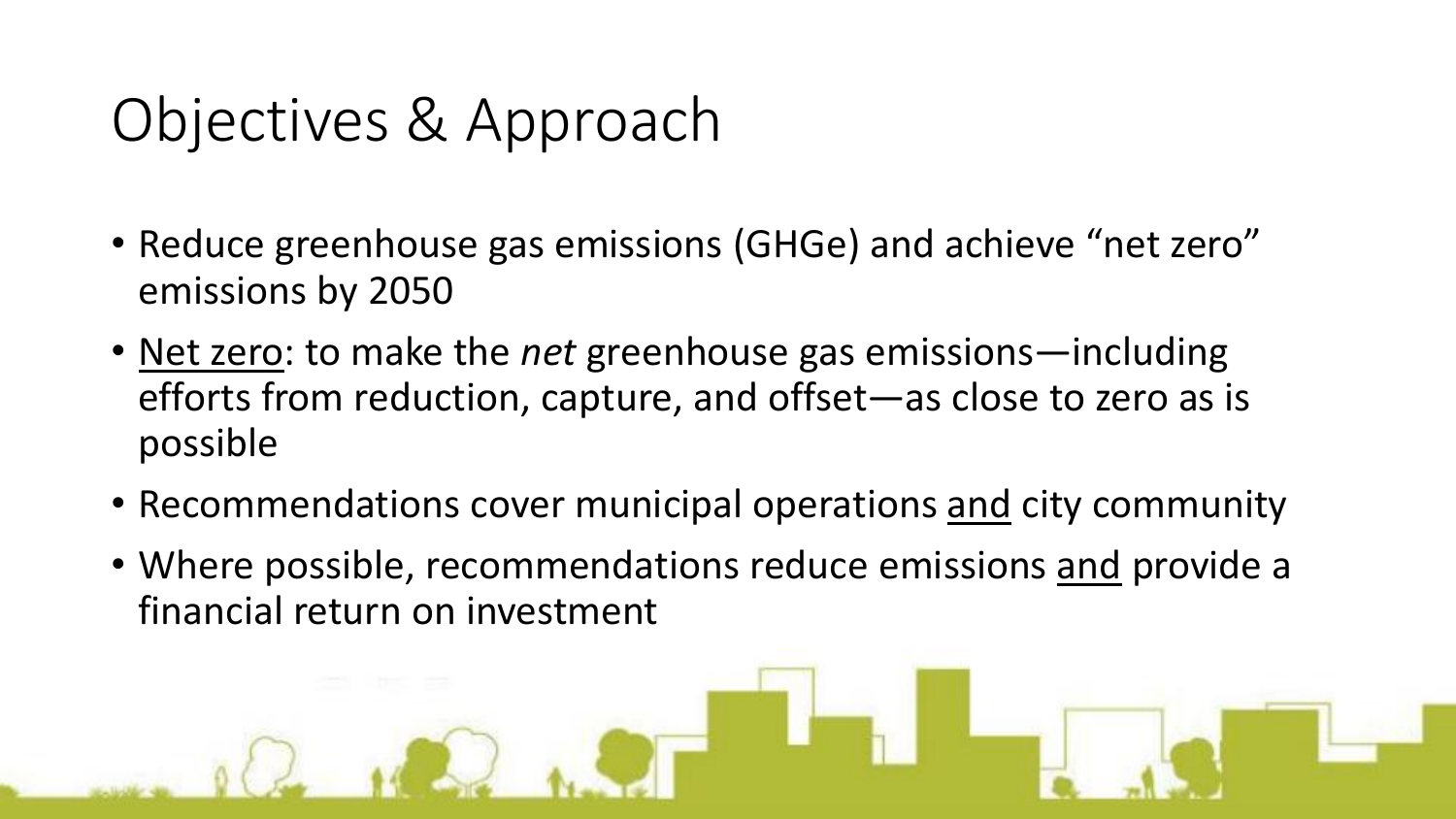#### Recommendation Report





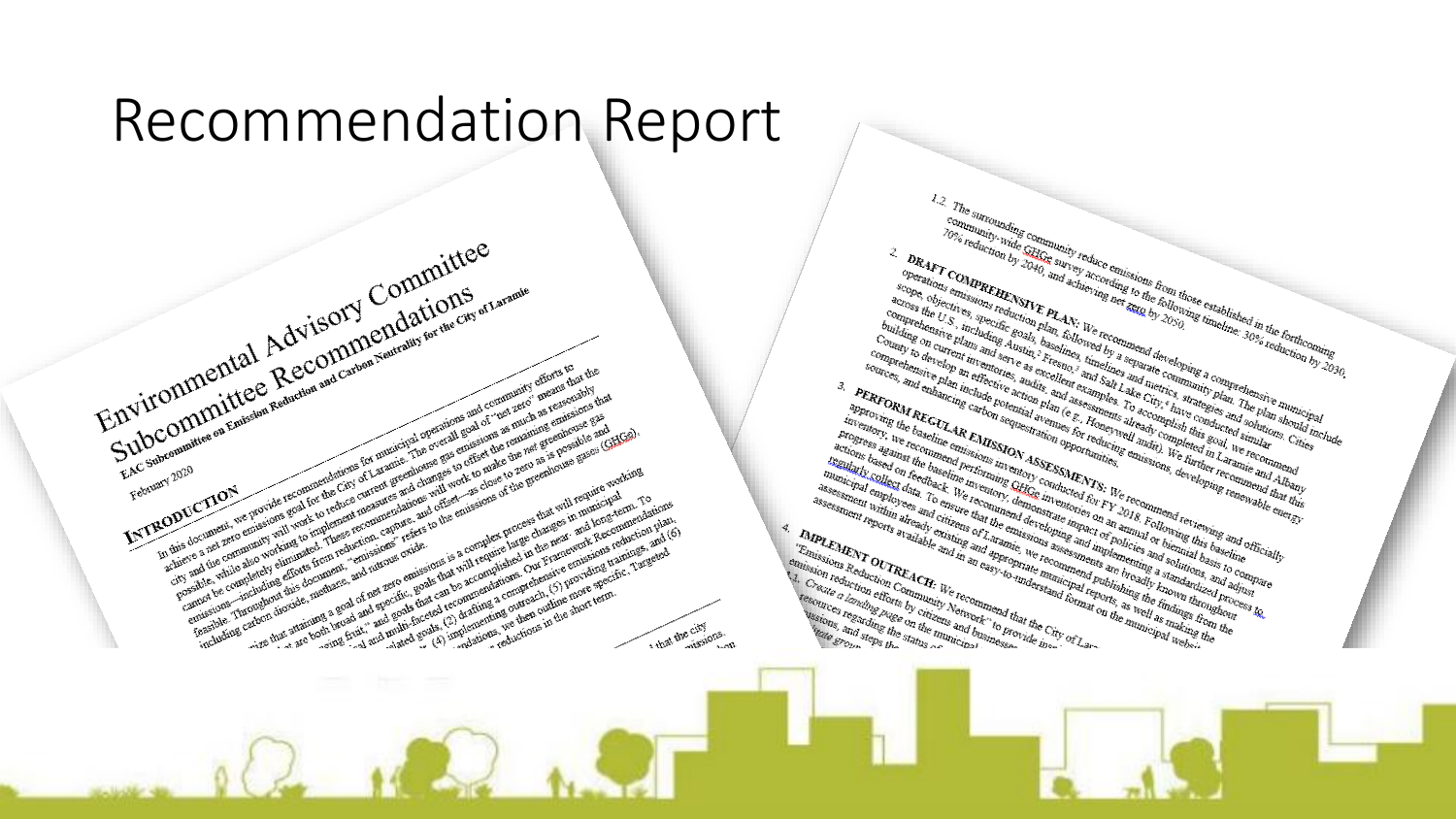### Framework & Targeted Recommendations

Framework Recommendations provide a *guiding structure and strategy* for overall emission reduction, carbon neutrality, and sustainability.

Targeted Recommendations provide *specific actions* toward emission reduction and carbon neutrality.

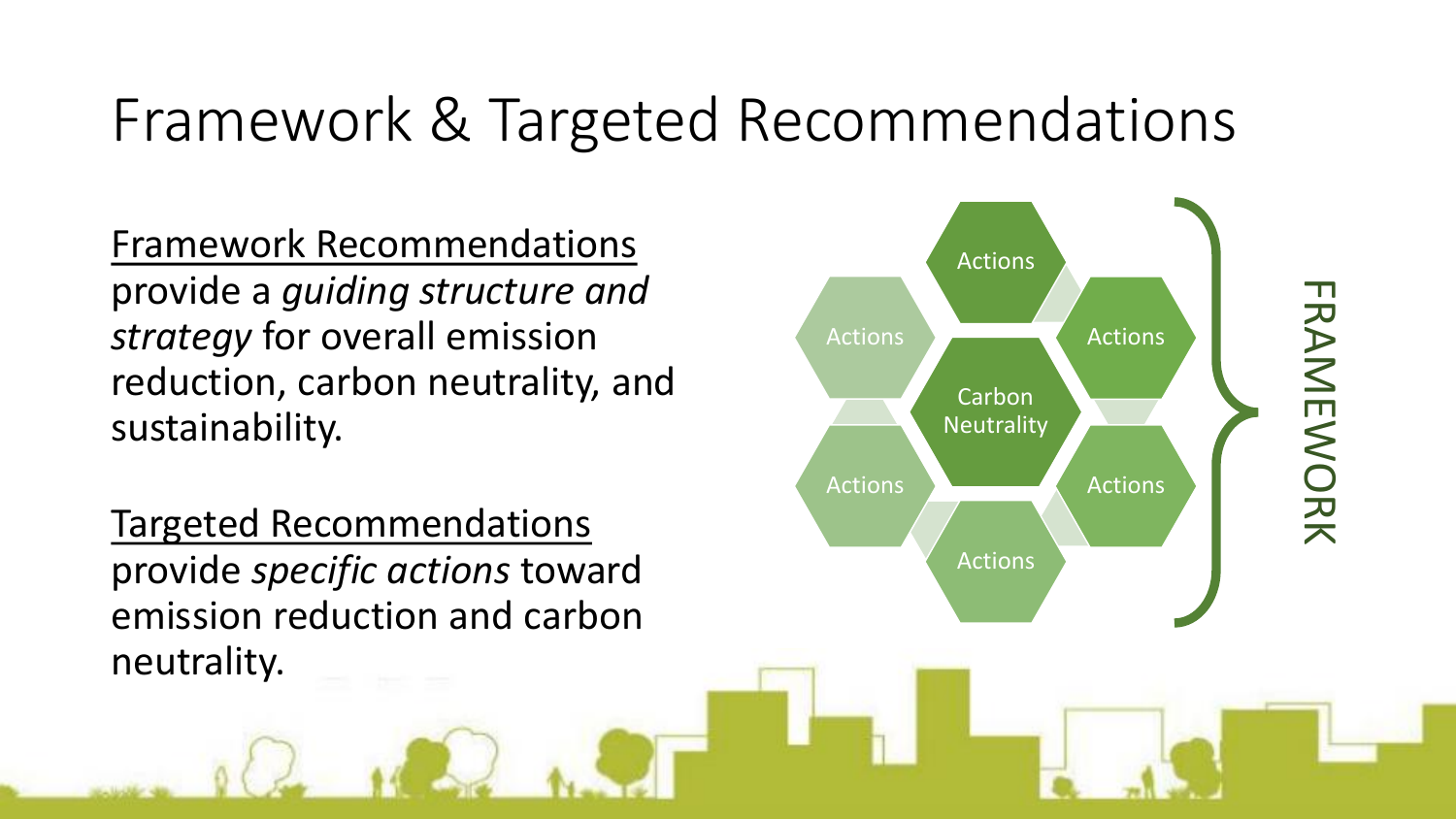### Establish Goals

- We recommend that Laramie publicly establish 10-year (2030), 20 year (2040), and 30-year (2050) goals for municipal operations and community emissions reduction.
- Municipal operation reduction from 2018 baseline: 50% by 2030, 90% by 2040, and achieving net zero by 2050.
- City community reduction from forthcoming community-wide GHGe survey: 30% reduction by 2030, 70% reduction by 2040, and achieving net zero by 2050.

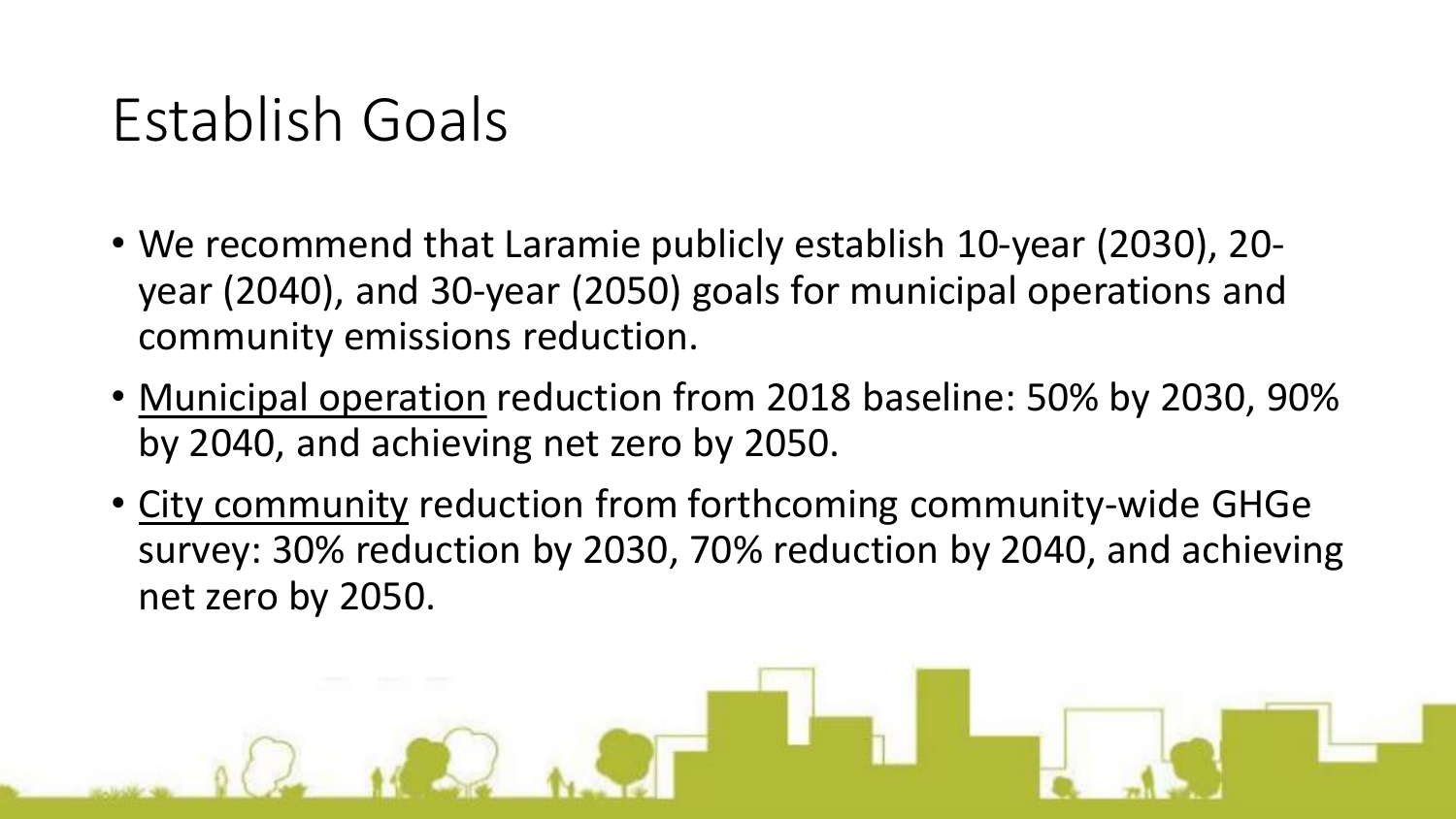# Draft Comprehensive Plan

- We recommend developing a comprehensive municipal operations emissions reduction plan, followed by a separate community plan.
- Should provide a detailed roadmap for actions and budget toward net zero emissions.
- Should include potential avenues for reducing emissions, developing renewable energy sources, and enhancing carbon sequestration opportunities.

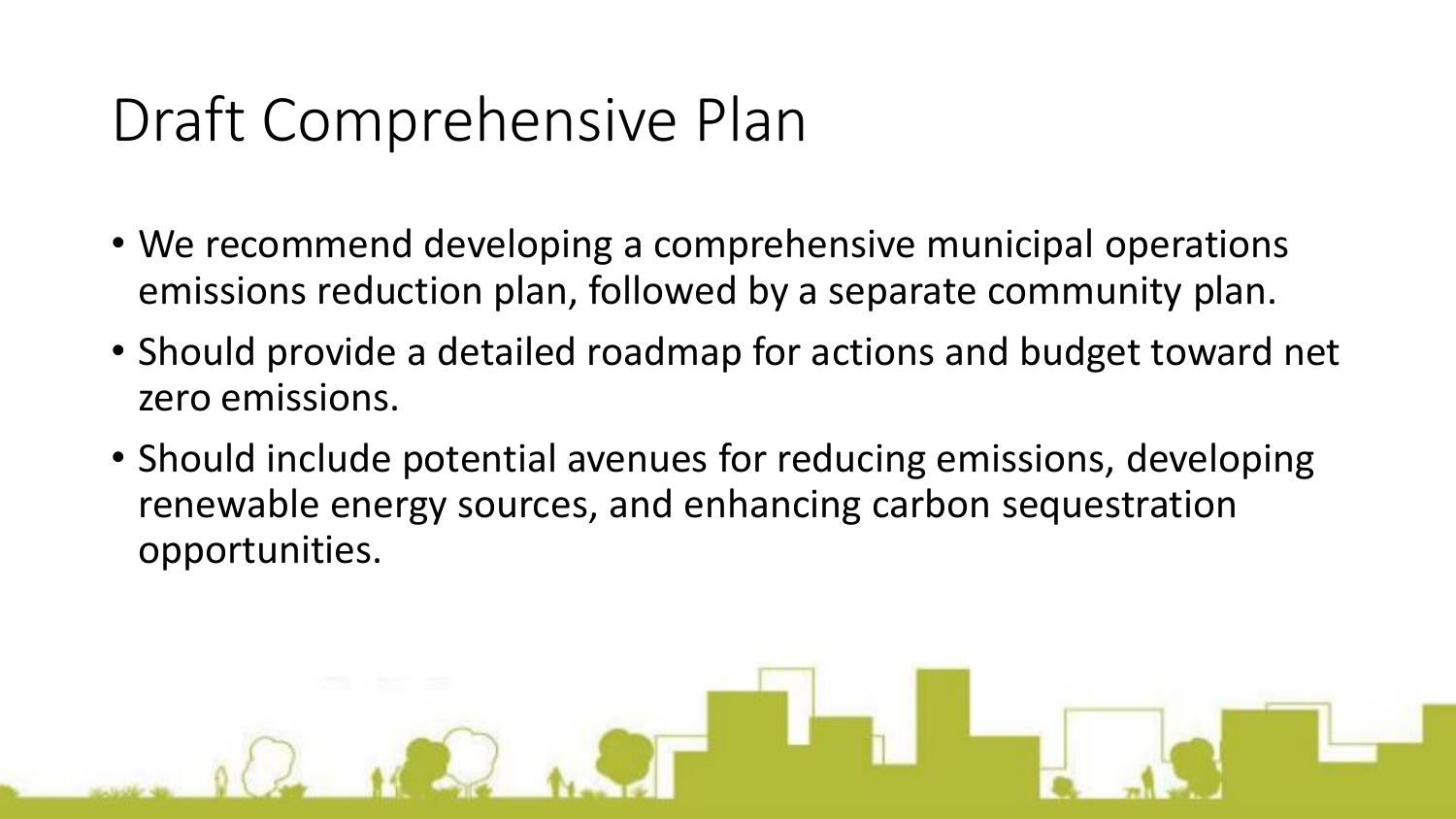### Perform Regular Emission Assessments

- We recommend officially approving emissions baselines and performing GHGe inventories on an annual or biennial basis to compare progress against the baseline inventory, demonstrate impact of policies and solutions, and adjust actions based on feedback.
- To provide transparency, findings should be made publicly available in easy to read reports.

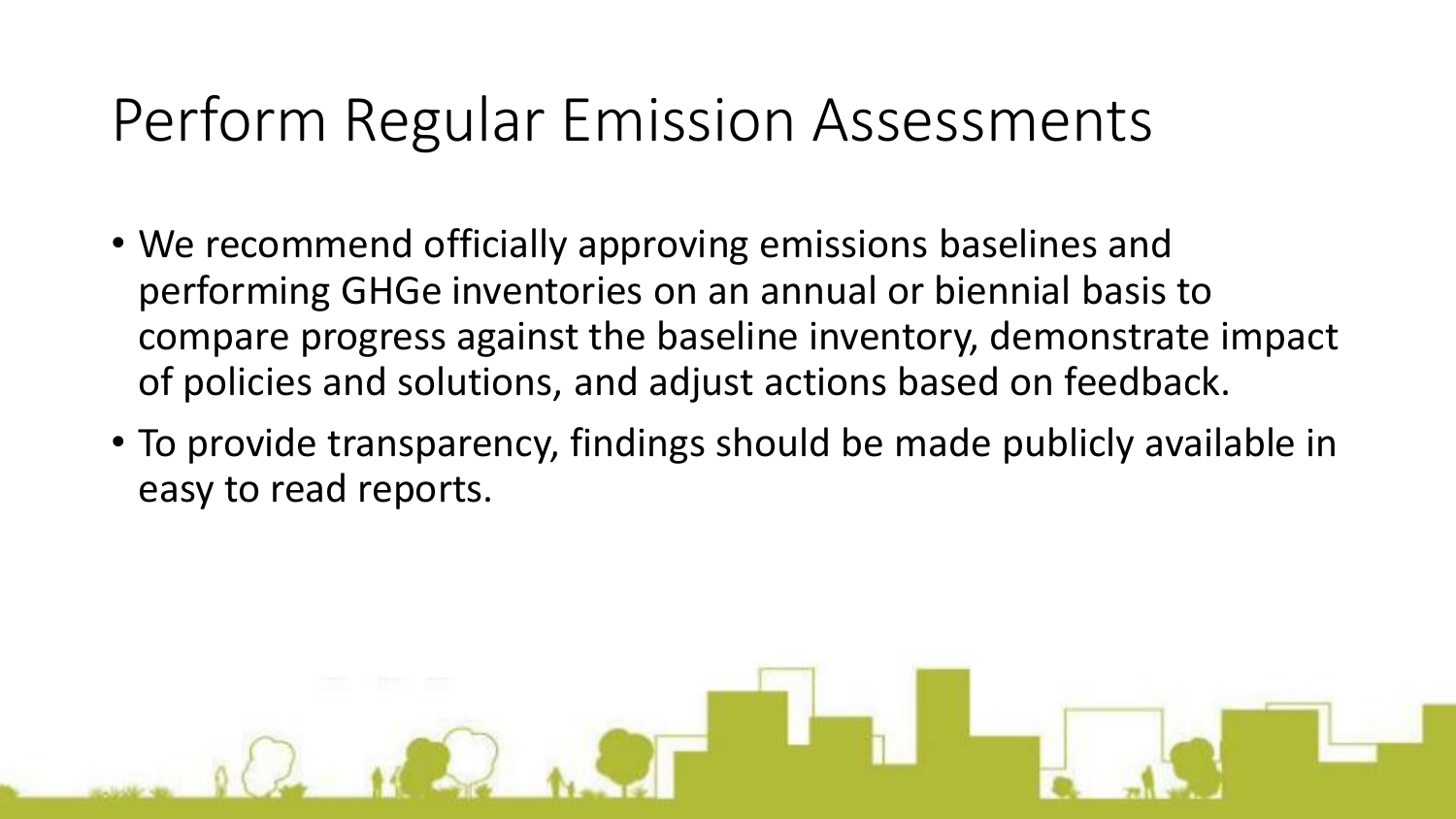#### Implement Outreach

- We recommend that the City of Laramie initiate and support an "Emissions Reduction Community Network" to provide inspiration, guidance, and resources for emissions reduction efforts by citizens and businesses.
- This can include web-based resources, community engagement, and methods to connect interested parties.

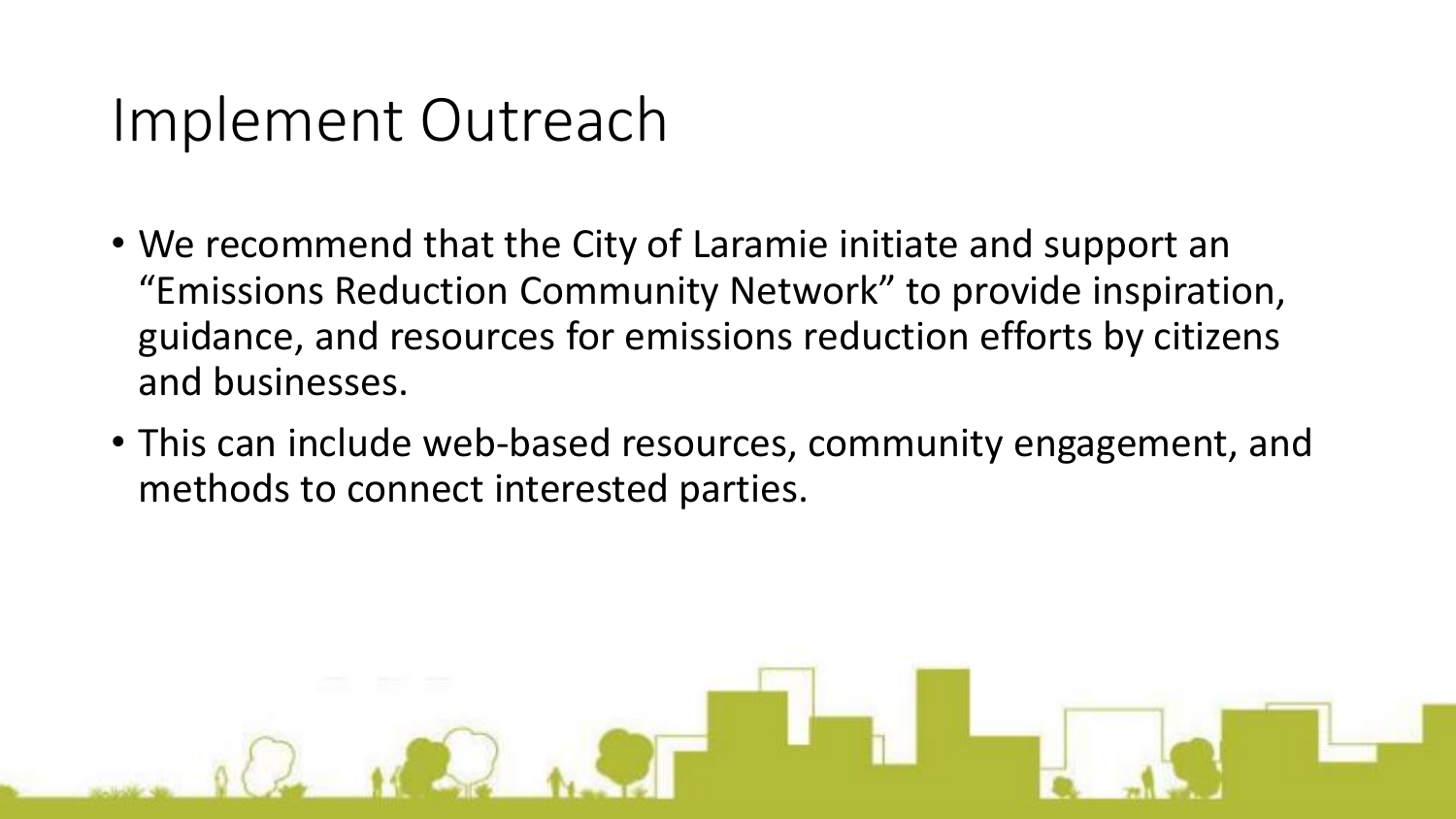### Provide Training

• We recommend providing energy efficiency and emissions reduction training to city personnel to help identify efficiency solutions and to build a culture of energy efficiency and emissions reduction.

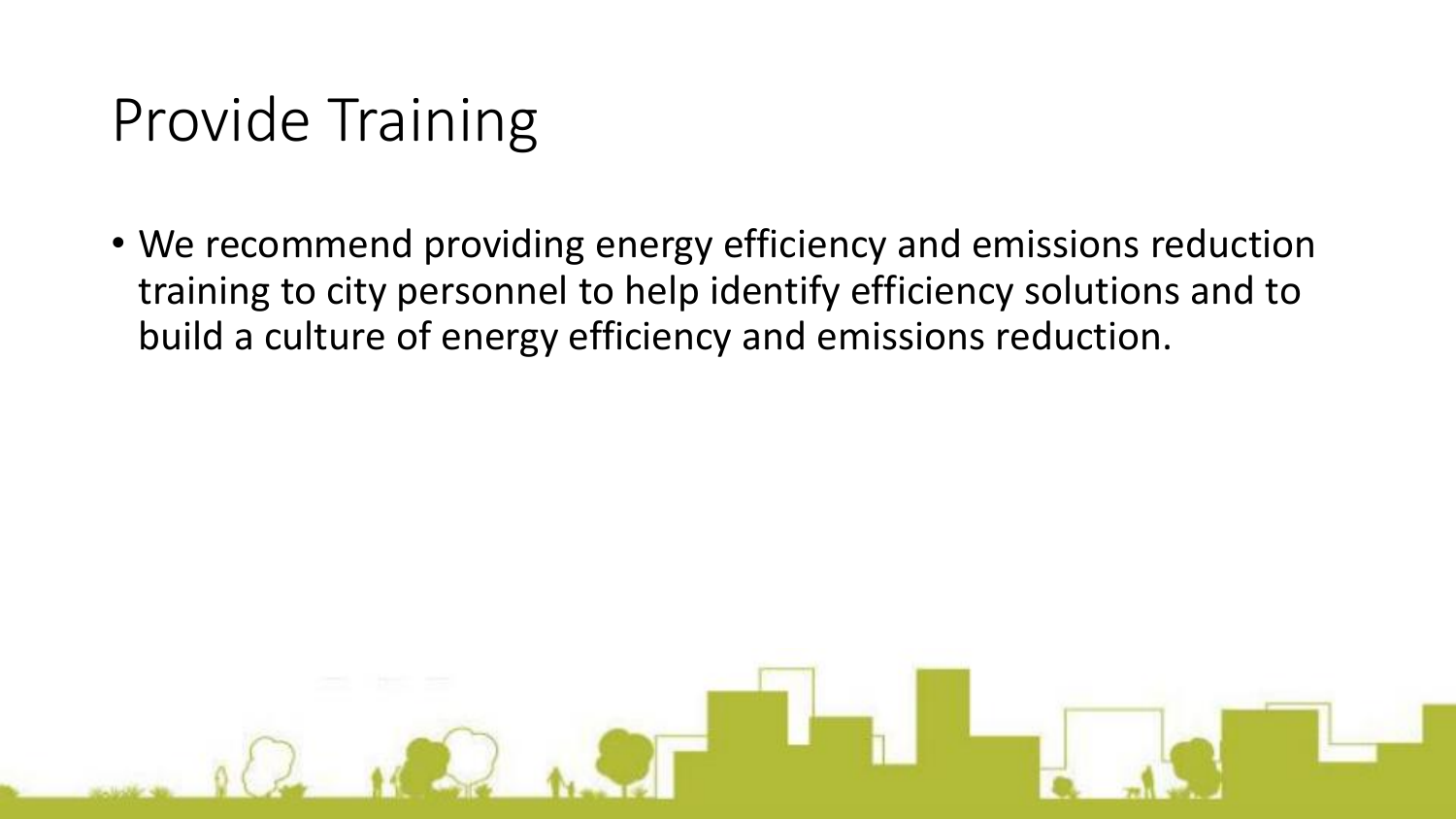# Explore Financing

- We recommend identifying extra-municipality sources of funding for city projects to help reduce emissions.
- This includes grants, partnerships, an emissions reduction initiative fund, and other mechanisms.

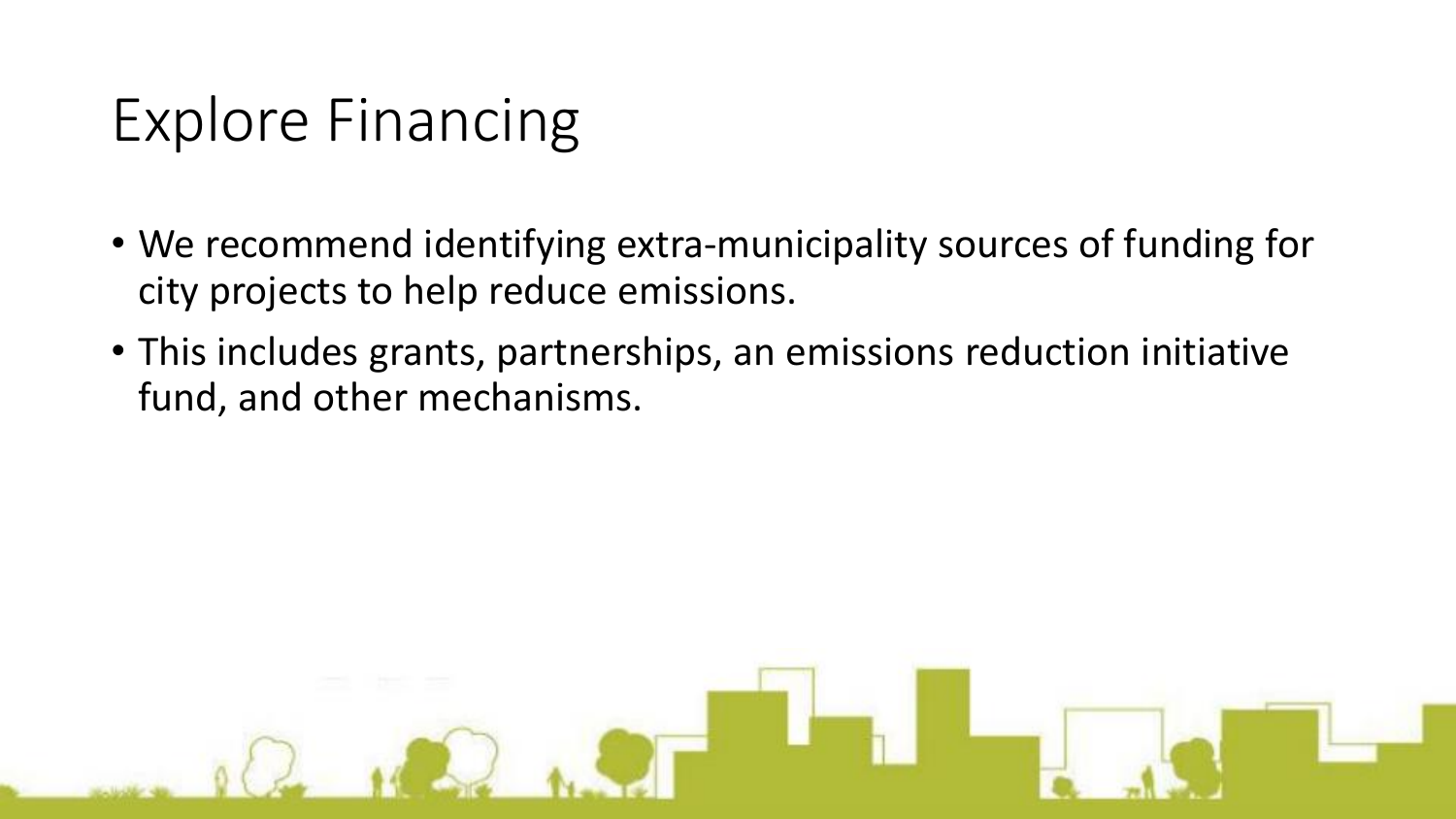### Streamline Procedures

• We recommend reviewing and adjusting all relevant ordinances, policies, and permitting procedures so as to streamline renewable energy and energy efficiency projects for individuals and businesses.

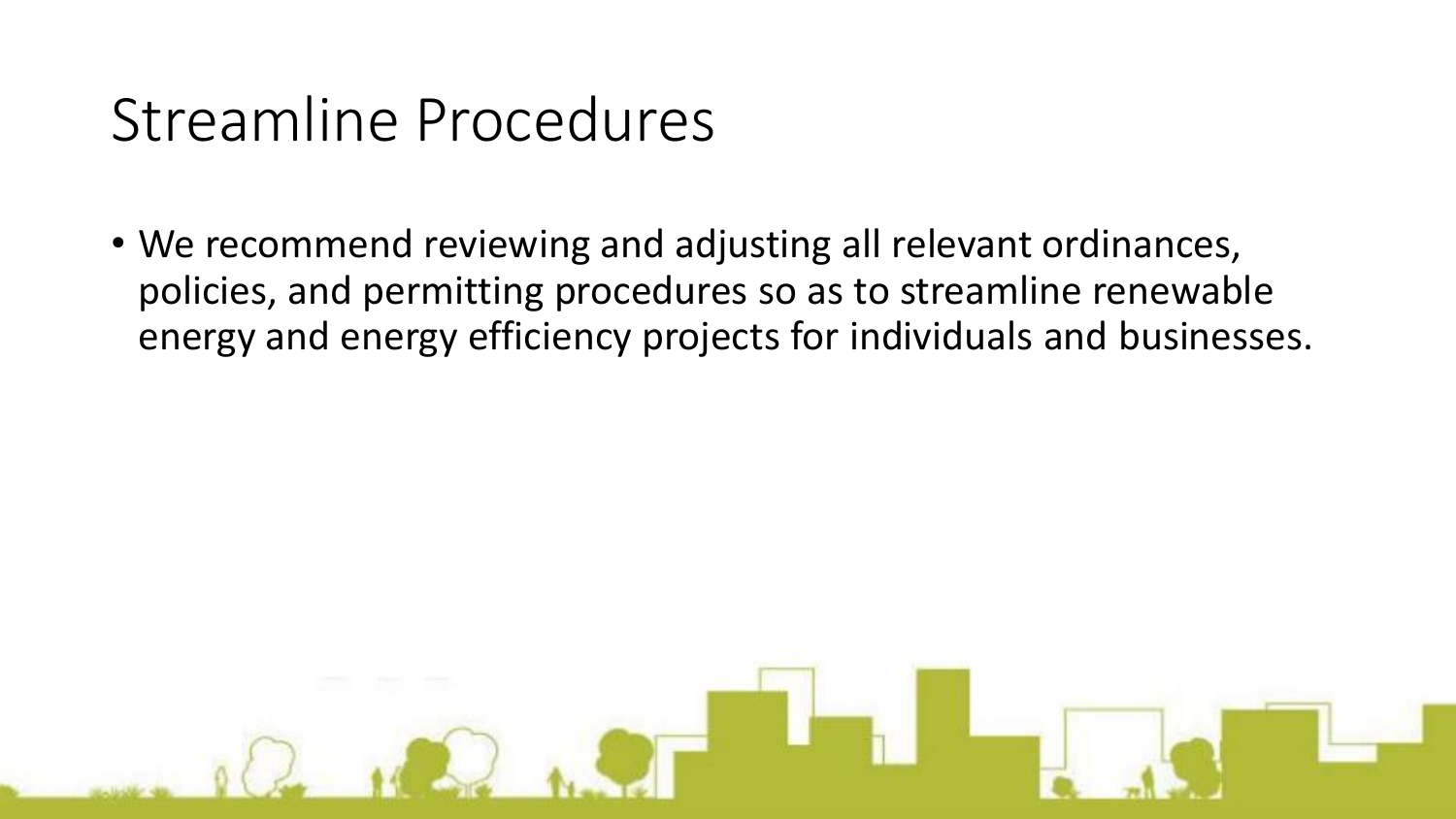### Upgrade/Replace Current Fleet Vehicles

• We recommend that the City of Laramie develop and implement a "Green Fleet" purchasing policy wherein purchases of new fleet vehicles are mandated to be the lowest emission vehicle possible, with special effort made to purchase electric vehicles.

\*This recommendation may provide significant return on investment.

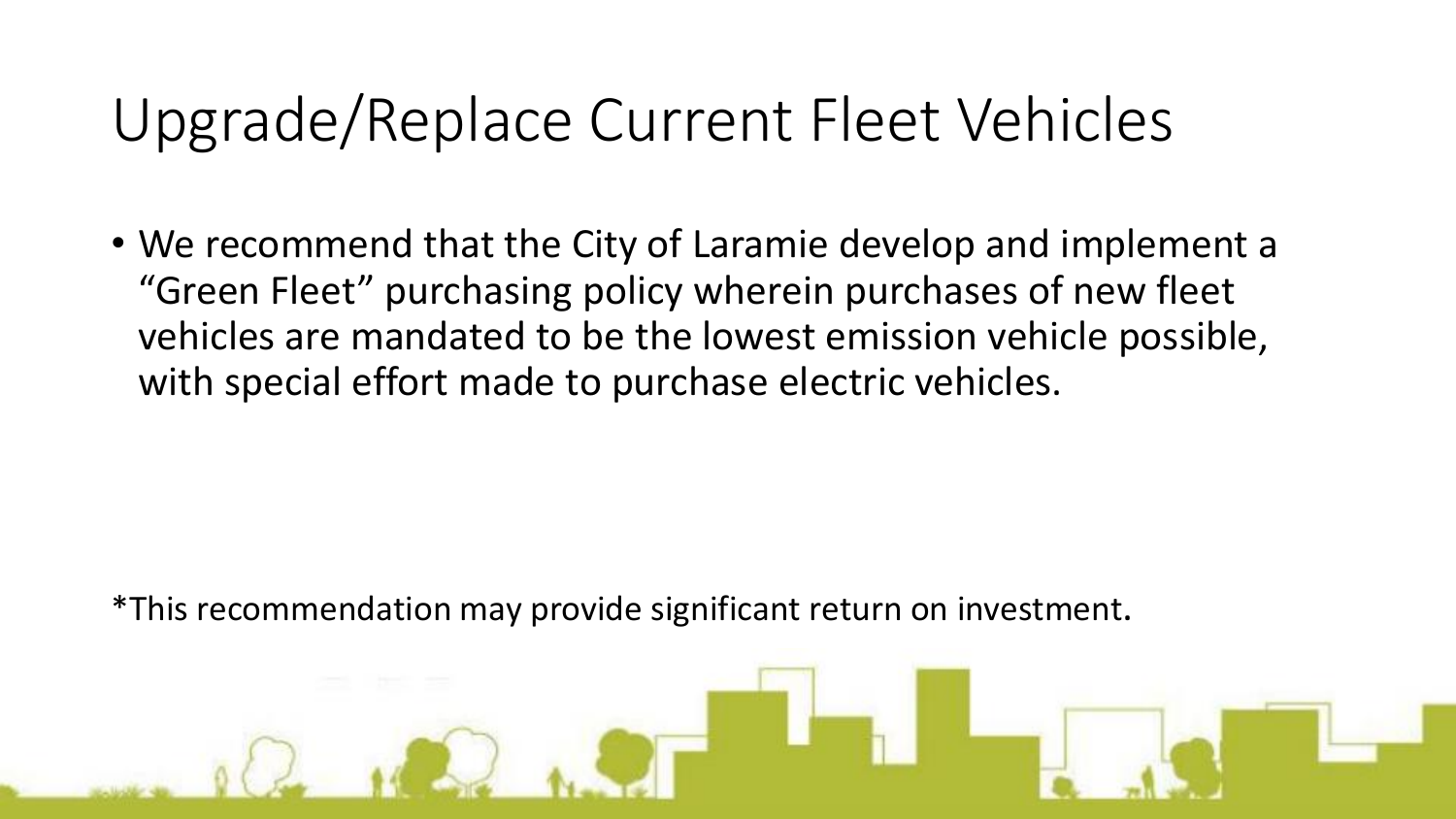### Replace Maintenance Equipment

• We recommend that the City of Laramie consider phasing out twostroke engines for landscaping and other maintenance equipment (e.g., lawn mowers, leaf blowers, trimmers) in favor of cleaner electric or four-stroke engine options.

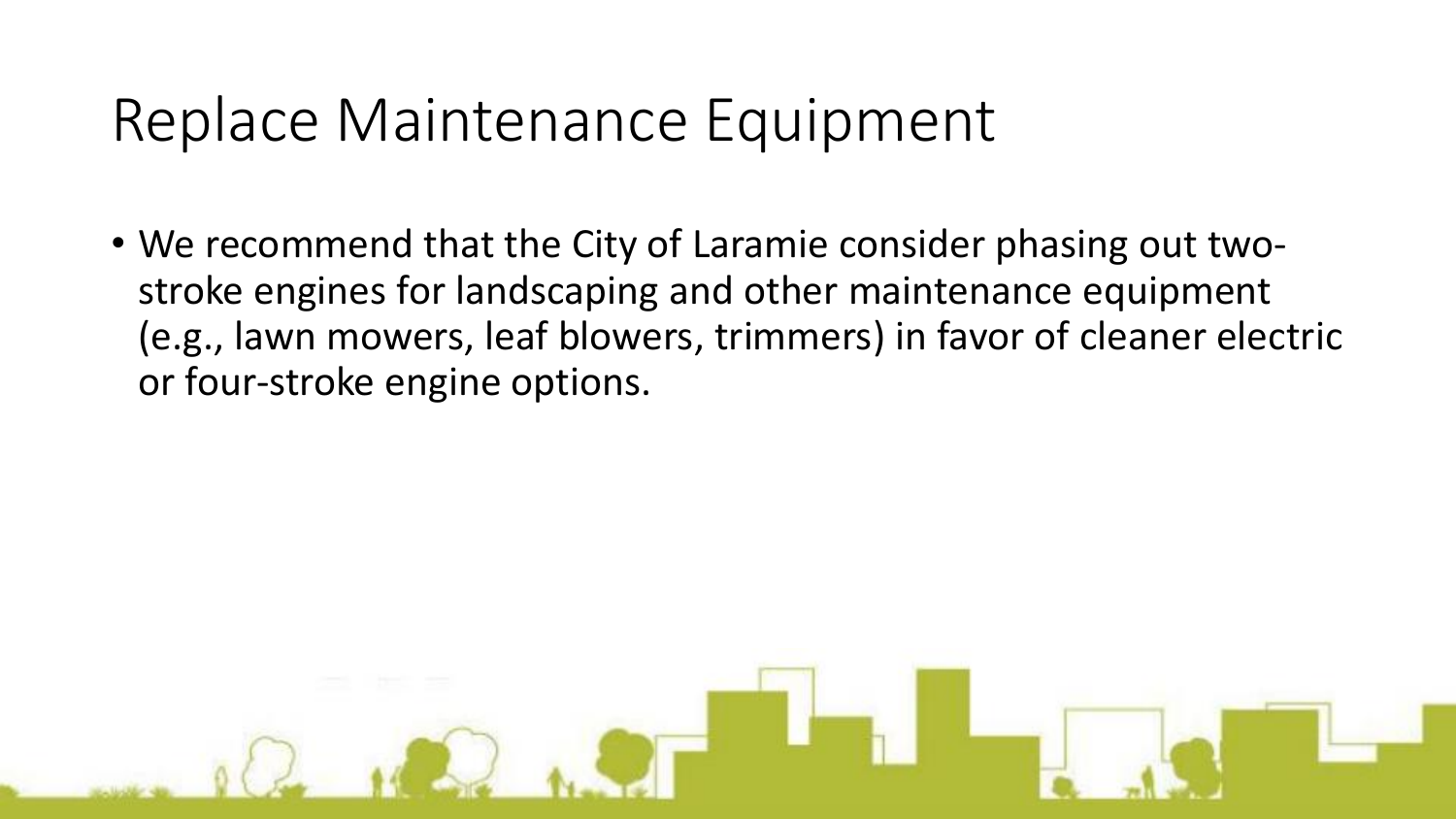# Continue Improving Facility Energy Efficiency

- We recommend that the City of Laramie continue to seek opportunities for energy efficiency upgrades.
- Existing audits, power usage information from invoices, and additional monitoring devices could be used to identify areas where efforts should be targeted and inform efficiency decisions.

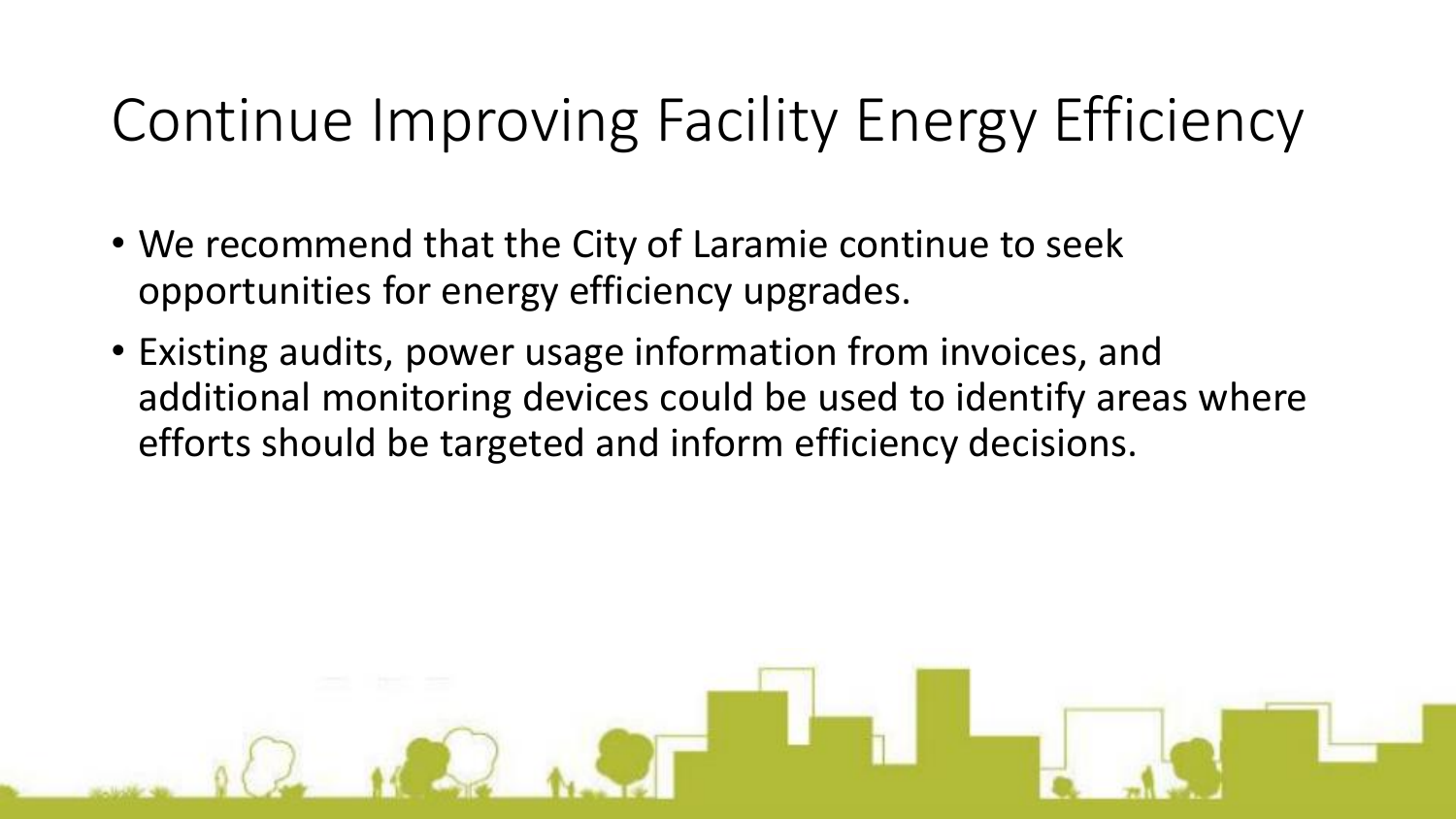### Install Rooftop Solar on Municipal Facilities

- We recommend that the city invest in photovoltaic arrays installed on all eligible and feasible municipal building rooftops.
- Installation of photovoltaic systems can make a considerable difference in overall carbon emissions by the city, as well as work to offset at least part of the city's considerable energy costs.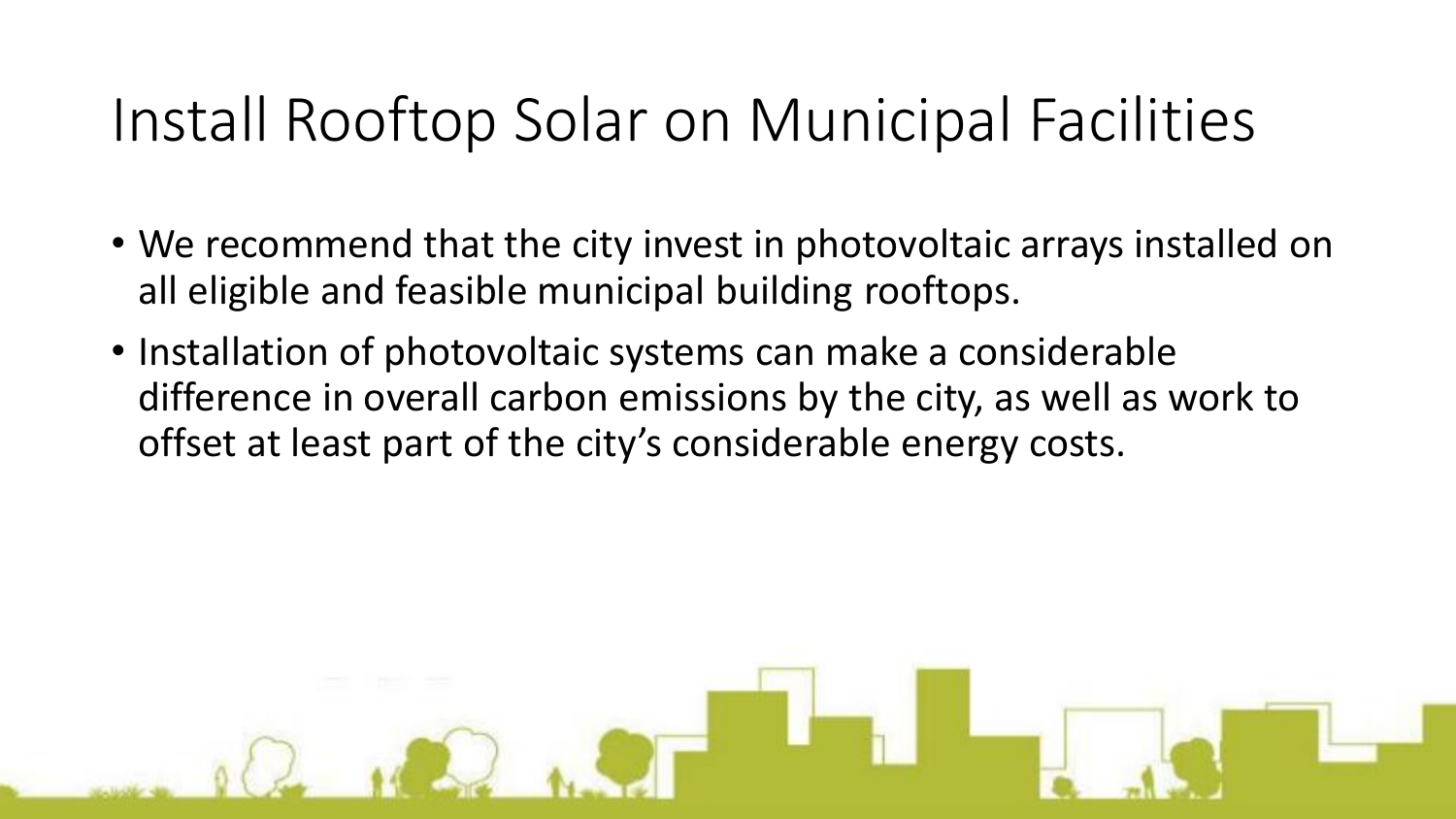### Facilitate Rooftop Solar Bulk Buy Program

- The City of Laramie should consider facilitating or co-facilitating a rooftop solar bulk buy program in order to encourage adoption of community solar energy.
- Bulk buy programs reduce costs for community members who wish to install photovoltaics by consolidating their purchasing power through a centralized point of contact.

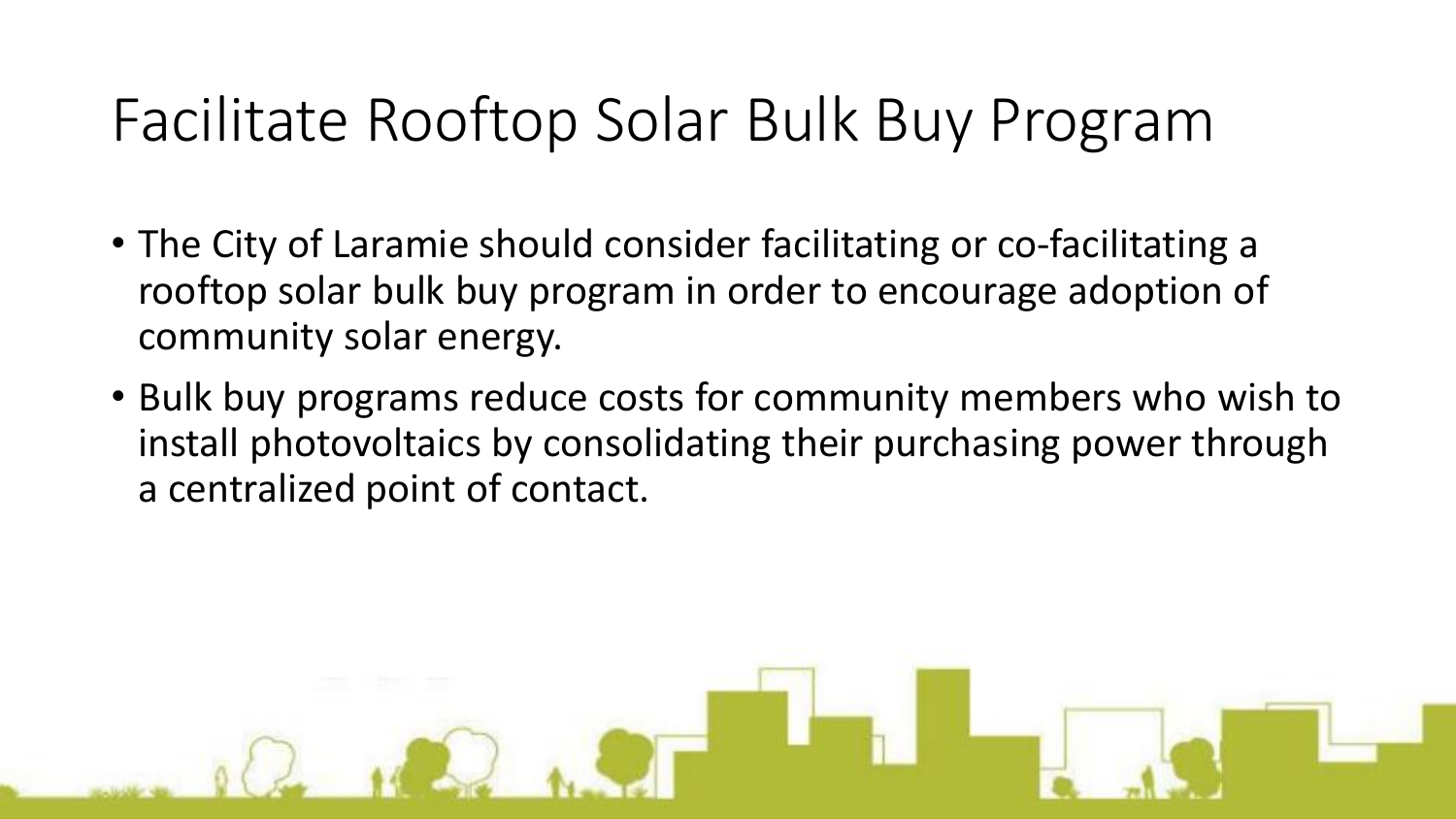### Reduce Solid Waste Management Emissions

- Since a large amount of the city's emissions are derived from solid waste management, we suggest multiple actions to reduce these overall associated emissions.
- Continue the current green waste program and expand it to include community composting solutions.
- Support increasing recycling opportunities.

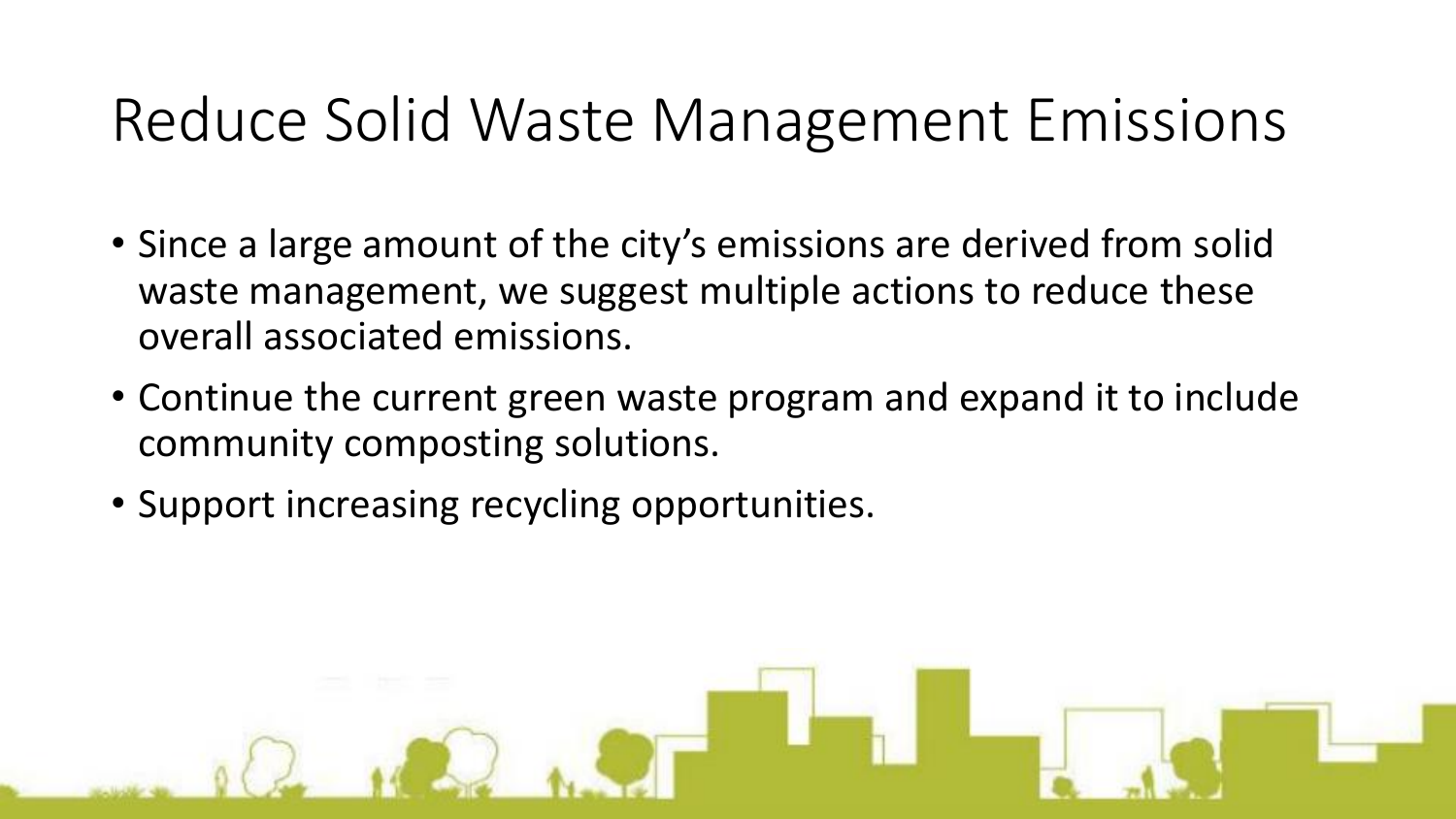#### Increase Natural Carbon Capture

- When landscaping and reclaiming disturbed areas, we recommend choosing plant species strategically for carbon-storage capacity.
- Continue and expand opportunities for community gardens.